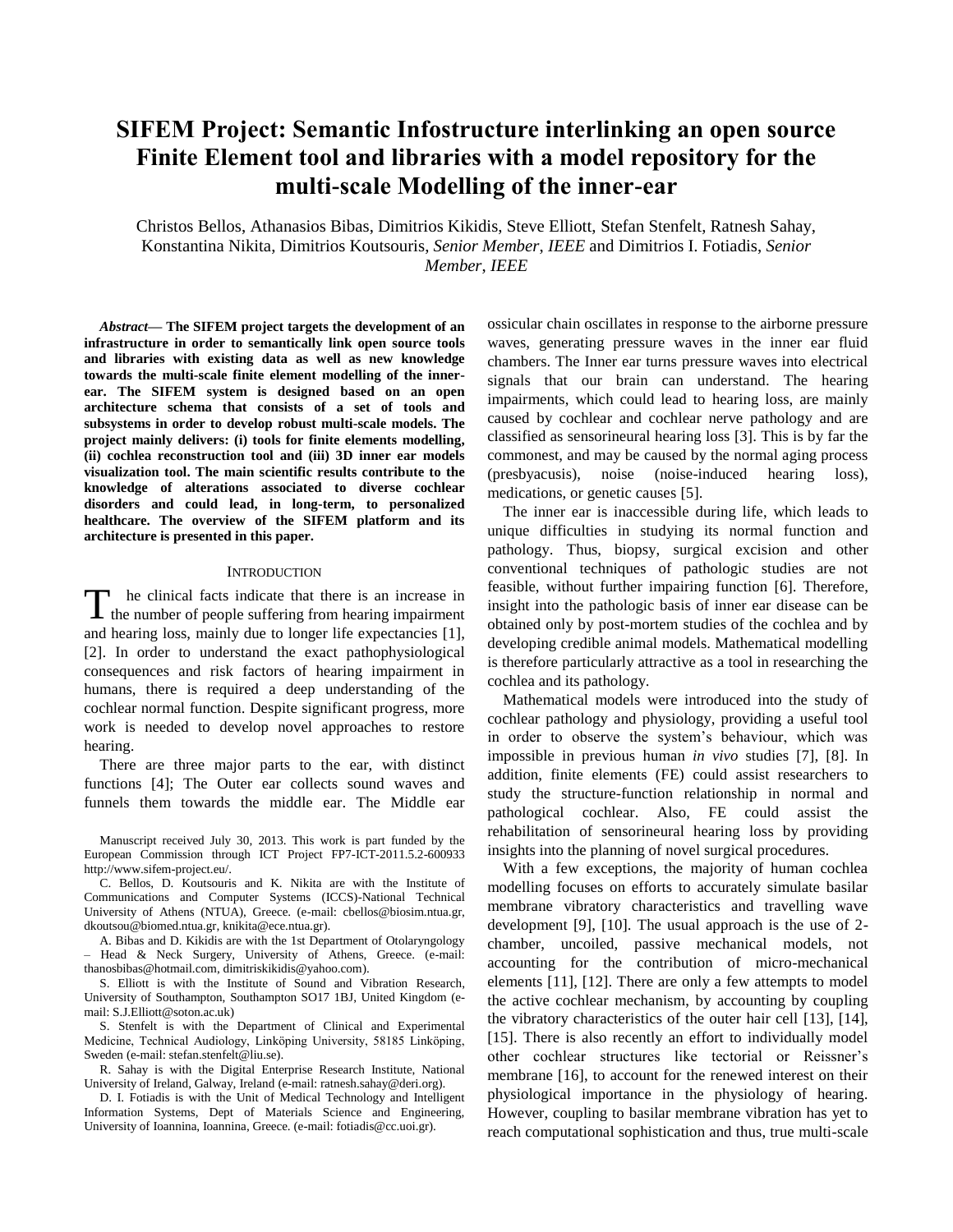modelling approaches are largely missing.

Multi-scale modelling involves solving physical or mechanical problems which have distinct features at multiple (spatial or temporal) scales. The main aim of multiscale modelling is the calculation or computation of mechanical properties or system behaviour at one level using information or models from higher or lower levels. Thus, it is possible to obtain information of a systems' behaviour that would not be possible if single scale techniques were utilized. To the best of our knowledge, there is no multiscale FE model of the entire cochlea at the moment. There are currently either transduction models (just the organ of Corti) or 3-D model concentrating on the basilar membrane displacement properties. Steele et al [17] have published a multi-scale model of the organ of Corti. However their research was focused on the multi-scale differences in the mechanical properties (mainly stiffness related) at scales in the Organ of Corti (vibrating cochlear partition, the hair cells and stereocilia). Although modelling of other physiological systems have employed coupling of different modelling modalities [18], such efforts have not been identified as far as the cochlea is concerned. Some authors have coupled the outer and middle ear responses to the cochlea [11], [12].

### SYSTEM OVERVIEW

The SIFEM project results to the delivery of an infrastructure, which will semantically interlink various tools and libraries (i.e. segmentation, reconstruction, visualization tools) with the clinical knowledge, which is represented by existing data, towards the delivery of a robust multi-scale model of the inner-ear. These tools, will facilitate stakeholders to interact and cooperate to a) dynamically discover interoperable inner ear models (i.e. cochlea geometry, fluid dynamics, cochlea micromechanics, electrical coupling, bone conduction vibration) for potential integrated simulation; b) have homogenized and standardized access to the shared, harmonised datasets (histological data, micro-CT images of the cochlea, pathological data) and inner ear models required to execute the simulations; c) accept the simulation results for feedback in future simulations; and d) enable interoperability with other simulation environments (i.e. ANSYS, OpenFOAM) by exposing models and other linked data in standard, published formats.

# *A. The SIFEM Semantic Infostructure*

The SIFEM solution proposes an innovative, open, generic approach (called the SIFEM Semantic Infostructure Conceptual Architecture), which introduces the concepts and tools for simulating the inner ear. The proposed SIFEM Semantic Infostructure Conceptual Architecture consists of three main (3) software components, facilitating researchers in collaborating, sharing data, creating common multi-scale models and conducting joint research, and a set of supporting Infostructure utilities:

*1) The Linked Knowledge Repository*, which comprises a

knowledge base of semantically interconnected clinical rule sets, linked experimental data, inner-ear models, and linked data sources across the Web. The Linked Knowledge Repository will provide the mechanisms and tools required for the identification of interoperable models, interconnection of clinical, biological and provenance data, information and knowledge.

*2) The Intelligent Knowledge Services*, which provides an interface to the querying and processing of clinical, biological, and simulation research data with (i) Reasoning, Querying and processing interfaces through a Semantic Rule Engine, (ii) Model recommendation based on the semantic specification of models as black boxes to establish integration points; and (iii) Simulation Output Validation where the models can be examined for consistency and be validated against available data.

*3) The Semantic Infostructure Utilities* that provides researchers with advanced capabilities with regard to the management and version control of the inner ear -related models and multi-scale models (uploaded and/or generated by the researchers), the alignment and archiving of the available data provided by the researchers or generated by the simulations execution

## *B. Open Source FEM Tool and 3D Visualization*

Apart from simulating normal physiology, one of the most powerful uses of models is their ability to predict pathological conditions and to simulate surgical management. The SIFEM project will utilize PAK software [19], which is a well-known open source FEM set of software tools, utilized in previous research and modelling activities [20].



<span id="page-1-0"></span>Fig. 1: Semantic annotation and representation of data and models imported and exported to SIFEM open source FE and visualization tools.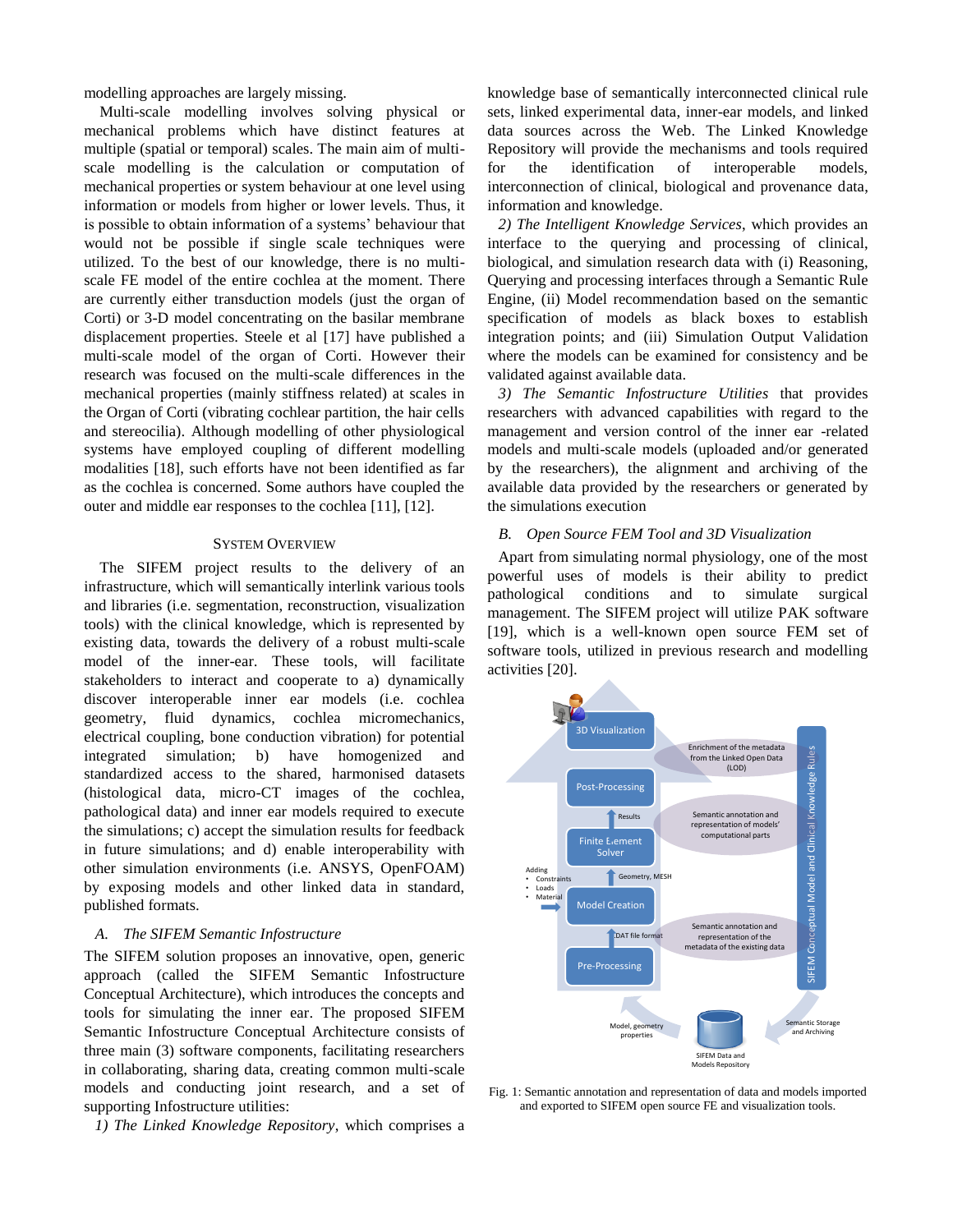In [Fig. 1](#page-1-0) the generic architecture of the SIFEM system is depicted, presenting the connection between the modelling parameters with the FEM tool, the conceptual model and the knowledge rules. Geometry of the cochlea is defined in the "Pre-Processing" module. All geometrical parameters from images and user friendly web interfaces are incorporated into this module. The boundary conditions, material properties and load conditions are defined through the "Creating Model" module and after generating 3D eightnode mesh, the "PAK Solver" will solve the fluid coupling problem within the chambers of the cochlea. Also micromechanics effects are analysed within the organ of Corti at different positions along the cochlea as well as electrical coupling within the cochlea. A next step in further modelling will be the modelling of the cochlear microphonic signal observable from outside of the cochlea.

## *C. Multi-Scale Modelling*

There are three research directions in the project and a model validation and verification phase, which result to robust and validated inner ear models addressing various scales of modelling:

*1) Research Direction I*: addresses various scales of inner ear modelling like geometry of the cochlea, fluid coupling within the chambers of the cochlea, micromechanics within the organ of Corti at different positions along the cochlea and combines the fluid coupling and micromechanics to predict the coupled response of the cochlea. The current FE model of the fluid coupling [21] will be adapted to be more flexible. The current model uses ANSYS with fluid elements whose size and geometry are defined by a meshing program. In the new model the definition of the element size and shape need to be defined in PAK, in order to be meshed by openFOAM.

*2) Research Direction II*: addresses the scale of electrical coupling within the cochlea [22], which might be a significant aspect in accurately modelling the way the cochlea behaves. Almost all models of the cochlear include the geometry, fluid coupling and micromechanical aspects, but do not consider electrical aspects. The activities in this direction include: (i) electrical coupling in the cochlea may actually be a significant aspect in accurately modelling the way the cochlea behaves and (ii) modelling the cochlear microphonic (CM) signal observable from outside of the cochlea can facilitate a method of interpreting such observations, and hence providing valuable diagnostic information.

*3) Research Direction III*: addresses the scales of Bone Conduction (BC) stimuli [23] and modelling as well as the CM signal modelling providing valuable diagnostic information and extracting sound vibration patterns. The main difference between the air conduction (AC) and BC models is that while the AC model boundaries are rigid and still, the whole model framework moves in the BC model. Consequently, all masses in the model are assigned inertial forces. Moreover, due to the distributed forces, the compliances in the model become important and the

cochlear boundary cannot be considered as infinitely stiff and the cochlear fluids is not incompressible and stiffness properties are assigned.

*4) Model Validation and Verification*: It validates the developed models and the coupled inner ear model according to already possessed clinical and experimental data (pathological and not). Clinical validation of cochlear models is difficult, since there is no direct non-invasive technique to measure the basilar membrane response. To the best of our knowledge, no cochlear models have used clinical validation. Hence, validation efforts will have to rely on indirect measurements of cochlear function, mainly otoacoustic emissions in the normal cochlea and possibly in Meniere's disease.

#### **DISCUSSION**

The development of accurate geometric 3-D FE cochlear models will provide a unique opportunity to simulate both normal physiology as well as cochlear pathology and correlate it to histopathological findings in a wide variety of ear diseases. Additionally it may be used in innovation of novel therapeutic approaches in managing sensorineural hearing loss.

*1) Physiology of cochlear function*: A FE model can be used to test hypothesis on poorly understood aspects of cochlear function such as the exact mechanism of Bone Conduction excitation of the cochlea, or on the effect of various anatomical features [24] as for example the effect of the size of the helicotrema on the traveling wave in various input frequencies.

*2) Pathology of cochlear function*: A FE model may be useful in testing different pathophysiological hypotheses of mechanisms of disease, by introducing "defects" in the model and observing its behaviour. For example there are known pathologies with reduced coiling of the cochlea (1 ½ turns instead of  $2 \frac{1}{2}$ , where a model would be able to predict its behaviour and correlate it to the clinical data. There are also other cochlear pathologies with poorly understood pathophysiology such as the raise in bone conduction thresholds in cases of additional openings in the cochlea chambers (collectively called 3rd window lesions). Finally there are pathologies, like Meniere's disease (hearing loss, vertigo and tinnitus), where there is increased fluid volume in one of the cochlear chambers (scala media), which the current FEMs are not able to model, as they include 2 cochlear chambers rather than 3.

*3) Patient specific modeling* may prove useful in predicting outcome following medical or surgical intervention and it has been employed in various medical and biological domains. In orthopedics for example it may provide surgeons with data regarding bone stress distribution or implant micro-displacements [25]. It may also be used to provide enhanced information from imaging data regarding risk fracture prediction. In interventional Cardiology it has been recently been used to investigate the use of FE analysis on the impact of carotid stent placement by using data from